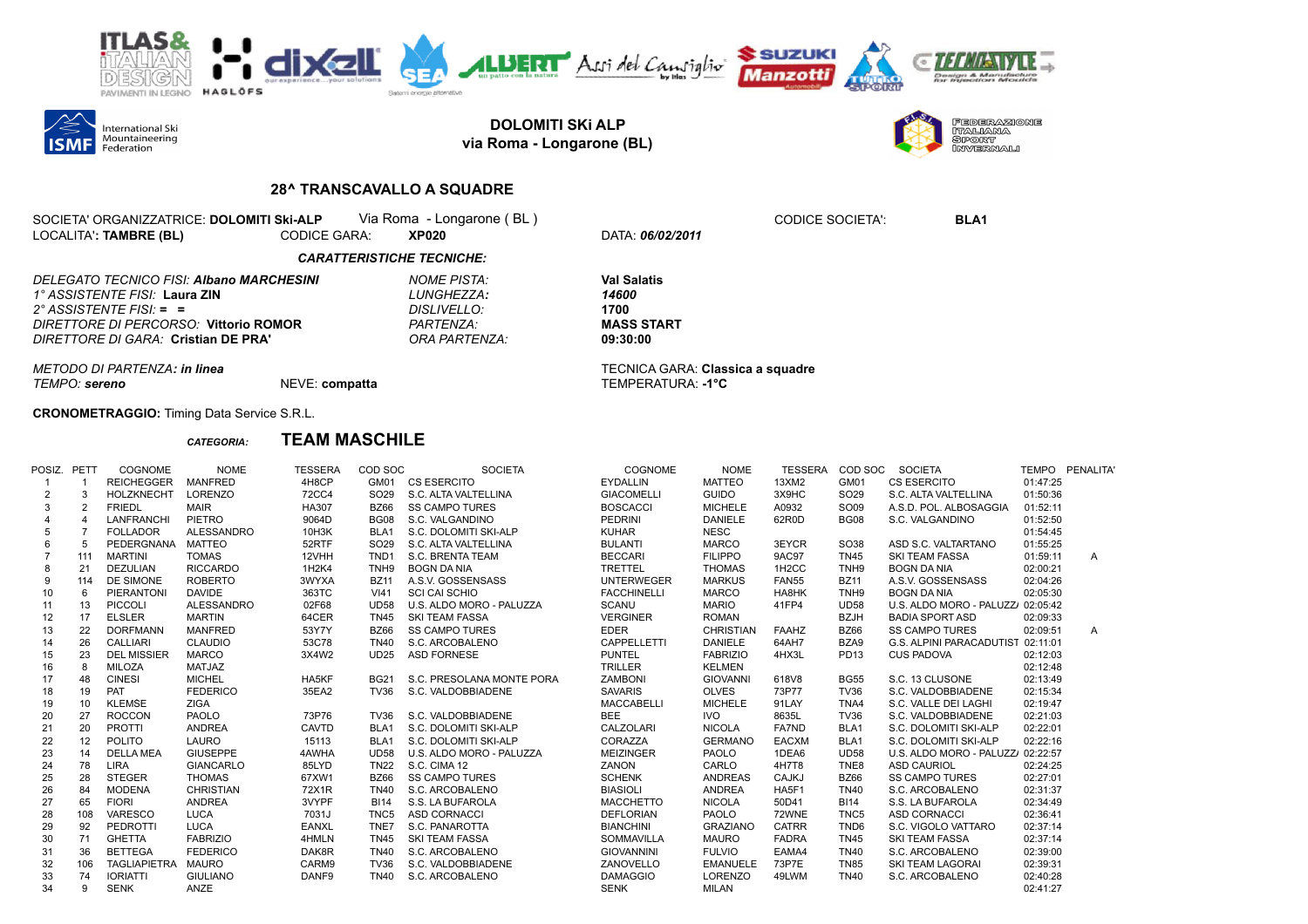| 35 | 97  | <b>POLLAM</b>              | <b>COLOMBO</b>        | 72WNN        | TNH9             | <b>BOGN DA NIA</b>          | <b>DEGIAMPIETRO</b> | <b>ENRICO</b>            | OV7KJ        | TNH9             | <b>BOGN DA NIA</b>               | 02:42:25      |
|----|-----|----------------------------|-----------------------|--------------|------------------|-----------------------------|---------------------|--------------------------|--------------|------------------|----------------------------------|---------------|
| 36 | 42  | <b>BROSEGHINI</b>          | <b>GIANLUCA</b>       | DA3HR        | TNA4             | S.C. VALLE DEI LAGHI        | <b>MATTEI</b>       | <b>ANDERA</b>            | 64L6M        | TNA4             | S.C. VALLE DEI LAGHI             | 02:43:25      |
| 37 | 58  | <b>DALPIAZ</b>             | VALENTINO             | <b>HA53L</b> | TND <sub>1</sub> | S.C. BRENTA TEAM            | CASNA               | LORIS                    | FA62H        | TND <sub>1</sub> | S.C. BRENTA TEAM                 | 02:43:30      |
| 38 | 41  | <b>BRESSAN</b>             | ALESSANDRO            | C0W24        | TNA3             | <b>GSA POVO</b>             | SOMMADOSSI          | <b>RUDI</b>              | EAR14        | TNA4             | S.C. VALLE DEI LAGHI             | 02:43:42      |
| 39 | 32  | <b>BEATRICI</b>            | <b>SILVANO</b>        | A102N        | TNA4             | S.C. VALLE DEI LAGHI        | <b>BOSETTI</b>      | <b>ALESSIO</b>           | <b>FAMZP</b> | TNA4             | S.C. VALLE DEI LAGHI             | 02:43:45      |
| 40 | 34  | <b>BENVENUTI</b>           | <b>MIRKO</b>          | <b>LA717</b> | TNA4             | S.C. VALLE DEI LAGHI        | <b>UBALDI</b>       | <b>DAVID</b>             | EA6P6        | TNA4             | S.C. VALLE DEI LAGHI             | 02:44:01      |
| 41 | 76  | <b>JENNIFER</b>            | <b>SENIK</b>          | FA5AY        | <b>PN28</b>      | <b>MONTANAIA RACING</b>     | <b>MORASSI</b>      | ALESSANDRO 05AL5         |              | <b>UD58</b>      | U.S. ALDO MORO - PALUZZ 02:44:15 |               |
| 42 | 29  | ANGELONI                   | <b>OSCAR</b>          | 877AD        | BLA1             | S.C. DOLOMITI SKI-ALP       | <b>PERON</b>        | <b>ANDREA</b>            | FAH35        | AO6L             | <b>ALTRO SCI CLUB</b>            | 02:45:22      |
| 43 | 91  | <b>PASINI</b>              | <b>STEFANO</b>        | 1JL27        | BG8P             | SNOW ALP ALTA VALLE SERIANA | <b>NEGRONI</b>      | <b>MANUEL</b>            | LA1PE        | BG8P             | SNOW ALP ALTA VALLE SEF 02:46:38 |               |
| 44 | 59  | <b>DAPORTA</b>             | <b>HARALD</b>         | C05TT        | <b>TN45</b>      | SKI TEAM FASSA              | VAJA                | <b>ANDREAS</b>           | 3WMM2        | <b>TN45</b>      | SKI TEAM FASSA                   | 02:49:03      |
|    | 50  | <b>CISAMOLO</b>            | <b>CLAUDIO</b>        | 54HP4        | <b>VR06</b>      | S.C. ROVERE                 | CARPENE             | <b>CLAUDIO</b>           | 63RVV        | <b>VR06</b>      | S.C. ROVERE                      | 02:49:38      |
| 45 |     |                            |                       |              |                  |                             |                     |                          |              |                  |                                  |               |
| 46 | 61  | <b>DEGIAMPIETRO WERNER</b> |                       | <b>FAEVK</b> | TNE <sub>8</sub> | <b>ASD CAURIOL</b>          | <b>CHELODI</b>      | LUCIO                    | <b>HAPKW</b> | TNC <sub>9</sub> | G.S. CASTELLO DI FIEMME 02:52:47 |               |
| 47 | 72  | <b>GUASINA</b>             | <b>GIORGIO</b>        | 3VYYN        | VI41             | <b>SCI CAI SCHIO</b>        | <b>LORA</b>         | CARLO                    | HA74A        | V <sub>141</sub> | <b>SCI CAI SCHIO</b>             | 02:52:52      |
| 48 | 112 | <b>BERTOLINI</b>           | SIMONE                | 0DJ9E        | TND1             | S.C. BRENTA TEAM            | <b>DALDOSS</b>      | <b>ALESSIO</b>           | CA0X0        | TND <sub>1</sub> | S.C. BRENTA TEAM                 | 02:53:20      |
| 49 | 73  | <b>IORIATTI</b>            | <b>ANDREA</b>         | 866C6        | <b>BL65</b>      | CAPRIOLI SAN VITO           | <b>GALEAZZI</b>     | <b>MAURIZIO</b>          | CARCZ        | <b>BL65</b>      | CAPRIOLI SAN VITO                | 02:55:07      |
| 50 | 103 | <b>SCALET</b>              | <b>ONORINO</b>        | 3CXYN        | <b>TNJF</b>      | ASD G.S. PAVIONE            | <b>RATTIN</b>       | <b>ANDREA</b>            | 3D0W3        | <b>TNJF</b>      | ASD G.S. PAVIONE                 | 02:55:19      |
| 51 | 104 | <b>SPONGA</b>              | ZENO                  | F011L        | BLA1             | S.C. DOLOMITI SKI-ALP       | <b>DE CARLI</b>     | <b>ENRICO</b>            | <b>HATYY</b> | <b>BL28</b>      | S.C. PONTE NELLE ALPI            | 02:55:43      |
| 52 | 62  | <b>DELMARCO</b>            | PAOLO                 | <b>HARPV</b> | TNF1             | POLISPORTIVA MOLINA         | <b>DANTONE</b>      | <b>ENNIO</b>             | 85FMX        | TNH <sub>9</sub> | <b>BOGN DA NIA</b>               | 02:56:18      |
| 53 | 18  | <b>PINTARELLI</b>          | GIL                   | M09EX        | TNE4             | S.C. PANAROTTA              | <b>PEDROTTI</b>     | <b>CHRISTIAN</b>         | HAK9D        | TNE7             | S.C. PANAROTTA                   | 02:58:47      |
| 54 | 102 | <b>SCAGLIARINI</b>         | <b>MAURO</b>          | 1L8EH        | BLA1             | S.C. DOLOMITI SKI-ALP       | <b>MISTRON</b>      | <b>ENRICO</b>            | 73PEF        | BLA1             | S.C. DOLOMITI SKI-ALP            | 02:59:08      |
| 55 | 69  | <b>GATTO</b>               | <b>MICHELE</b>        | 740VH        | <b>TV36</b>      | S.C. VALDOBBIADENE          | <b>GERONAZZO</b>    | <b>DAVIDE</b>            | 08Y60        | <b>TV36</b>      | S.C. VALDOBBIADENE               | 02:59:11      |
| 56 | 90  | PANIZ                      | <b>MATTEO</b>         | FA8K9        | <b>TV36</b>      | S.C. VALDOBBIADENE          | <b>CECCHIN</b>      | <b>DAVID</b>             | <b>LA6J5</b> | BLA1             | S.C. DOLOMITI SKI-ALP            | 02:59:33      |
| 57 | 66  | <b>FRIGO</b>               | <b>SILVANO</b>        | <b>CAETN</b> | VI41             | <b>SCI CAI SCHIO</b>        | MAGNABOSCO          | <b>DAVIDE</b>            | 49A8R        | V <sub>141</sub> | <b>SCI CAI SCHIO</b>             | 03:01:25      |
| 58 | 35  | <b>BERTON</b>              | <b>MAURIZIO</b>       | A1205        | BLA1             | S.C. DOLOMITI SKI-ALP       | DA CANAL            | <b>STEFANO</b>           | HACH4        | <b>TV36</b>      | S.C. VALDOBBIADENE               | 03:02:45      |
| 59 | 47  | <b>CECCATO</b>             | <b>DINO</b>           | 64ETF        | <b>TN85</b>      | <b>SKI TEAM LAGORAI</b>     | CECCATO             | <b>EMILIO</b>            | 85LYE        | <b>TN85</b>      | SKI TEAM LAGORAI                 | A<br>03:05:16 |
| 60 | 86  | <b>MORITZ</b>              | <b>RENE</b>           | AUT0101      | <b>ASKIMO</b>    | <b>U.C. BENETTON LIENZ</b>  | <b>BICHLER</b>      | <b>GÜNTHER</b>           | AUT0117      | <b>ASKIMO</b>    | <b>U.C. BENETTON LIENZ</b>       | 03:05:55      |
|    | 99  | <b>ROSSA</b>               | <b>RENZO</b>          | 06LT5        | <b>BL28</b>      | S.C. PONTE NELLE ALPI       |                     | ALESSANDRO 73PEH         |              | <b>BL28</b>      |                                  | B             |
| 61 |     |                            |                       |              |                  |                             | <b>BORTOLUZZI</b>   |                          |              |                  | S.C. PONTE NELLE ALPI            | 03:06:13      |
| 62 | 75  | <b>IRSARA</b>              | RENE'                 | 3RDPP        | <b>BZJH</b>      | <b>BADIA SPORT ASD</b>      | <b>VITTUR</b>       | <b>IVAN</b>              | M06JT        | <b>BZJH</b>      | <b>BADIA SPORT ASD</b>           | 03:07:21      |
| 63 | 82  | <b>MENGARDA</b>            | <b>DANILO</b>         | 53AH7        | <b>TN85</b>      | <b>SKI TEAM LAGORAI</b>     | <b>TOMASELLI</b>    | <b>GRAZIANO</b>          | A1F8H        | <b>TN85</b>      | SKI TEAM LAGORAI                 | 03:08:55      |
| 64 | 39  | <b>BONVECCHIO</b>          | <b>EDOARDO</b>        | HA4AR        | <b>TN40</b>      | S.C. ARCOBALENO             | ROSO ZANOTTI        | <b>GIUSEPPE</b>          | 64AY2        | <b>TN40</b>      | S.C. ARCOBALENO                  | 03:09:20      |
| 65 | 11  | <b>KRISTIANIC</b>          | <b>DARKO</b>          |              |                  |                             | <b>KALAN</b>        | <b>IGOR</b>              |              |                  |                                  | 03:10:36      |
| 66 | 54  | <b>DAL MAS</b>             | <b>JACOPO</b>         | LATJE        | <b>BL28</b>      | S.C. PONTE NELLE ALPI       | <b>DAL MOLIN</b>    | <b>MICHELE</b>           | LATJF        | <b>BL28</b>      | S.C. PONTE NELLE ALPI            | 03:11:27      |
| 67 | 44  | CARLOT                     | <b>FRANCO</b>         | 84R39        | <b>PN12</b>      | S.C. VALCELLINA             | <b>BIASUTTI</b>     | <b>MICHELE</b>           | FA5AD        | <b>PN28</b>      | <b>MONTANAIA RACING</b>          | 03:12:24      |
| 68 | 64  | <b>FIAMMA</b>              | <b>FRANCESCO</b>      | 3RT3P        | AQ5Y             | A.S.C. ABRUZZO SCI CLUB     | <b>MANZOLINI</b>    | <b>PIETRO</b>            | 3ELE9        | AQ06             | S.C. PAGANICA                    | 03:13:00      |
| 69 | 89  | <b>PADESI</b>              | <b>RICCARDO</b>       | 19J1C        | <b>PN28</b>      | MONTANAIA RACING            | PERESSUTTI          | PIERLUIGI                | FA5AT        | <b>PN28</b>      | MONTANAIA RACING                 | 03:13:05      |
| 70 | 81  | MARCHIONATTI ANDREA        |                       | LACTV        | <b>BI14</b>      | S.S. LA BUFAROLA            | <b>MONTICONE</b>    | <b>ALBERTO</b>           | 60M6Y        | AO30             | S.C. MONT NERY A.S.D.            | 03:14:23      |
| 71 | 109 | <b>VIRGOLIN</b>            | <b>ROBERTO</b>        | 9AA90        | BLA <sub>1</sub> | S.C. DOLOMITI SKI-ALP       | <b>SCARELLA</b>     | <b>SIMONE</b>            | 44FEZ        | BLA <sub>1</sub> | S.C. DOLOMITI SKI-ALP            | 03:14:49      |
| 72 | 85  | <b>MODENA</b>              | <b>GIULIANO</b>       | 17CND        | <b>TN40</b>      | S.C. ARCOBALENO             | PERENZONI           | <b>GABRIEL</b>           | 3D1V6        | <b>TN40</b>      | S.C. ARCOBALENO                  | 03:16:08      |
| 73 | 116 | SBARDELLA                  | <b>VALERIO</b>        | MOK83        | <b>BZJH</b>      | <b>BADIA SPORT ASD</b>      | <b>MICHELE</b>      | <b>ENDRIGHETTI C02V6</b> |              | BLA1             | S.C. DOLOMITI SKI-ALP            | 03:17:08      |
| 74 | 105 | TAGLIAPIETRA CLAUDIO       |                       | 9A3CD        | <b>TV36</b>      | S.C. VALDOBBIADENE          | <b>FACCHIN</b>      | <b>VITTORIO</b>          | EAA8M        | <b>BL14</b>      | <b>SCI NORDICO SPORTFUL</b>      | 03:18:11      |
| 75 | 49  | <b>CIPRIANI</b>            | <b>GIOVANNI</b>       | HAVP1        | <b>UD12</b>      | G.S. VAL GLERIS             | <b>MARTINA</b>      | <b>JOHN</b>              | 77MH1        | <b>UD12</b>      | G.S. VAL GLERIS                  | 03:19:01      |
| 76 | 87  | <b>ORTNER</b>              | <b>LORENZ</b>         |              | <b>ASKIMO</b>    | <b>U.C. BENETTON LIENZ</b>  | <b>SEIBALD</b>      | FRANZ                    |              |                  | <b>ERDBAU GROGER</b>             | 03:19:04      |
| 77 | 40  | <b>BORTOLUZZI</b>          | LUIGI                 | <b>EANNC</b> | BLA1             | S.C. DOLOMITI SKI-ALP       | COLLAVO             | <b>MARCO</b>             | CA3jV        | <b>TV36</b>      | S.C. VALDOBBIADENE               | 03:20:28      |
| 78 | 98  | POVOLO                     | <b>MAURIZIO</b>       | 5C824        | VI 41            | <b>SCI CAI SCHIO</b>        | MAGARAGGIA          | ANDREA PAOL CACDF        |              | VI 41            | <b>SCI CAI SCHIO</b>             | 03:23:42      |
| 79 | 46  | CASANOVA                   | <b>MASSIMO</b>        |              | BLA1             | S.C. DOLOMITI SKI-ALP       | <b>BIZ</b>          | <b>SIMONE</b>            | <b>MOAYF</b> | BLA1             | S.C. DOLOMITI SKI-ALP            | 03:25:13      |
|    |     |                            |                       | 73N8N        |                  |                             |                     |                          |              |                  |                                  |               |
| 80 | 31  | <b>AGLIONI</b>             | <b>LUCA</b>           | DAML6        | TND1             | S.C. BRENTA TEAM            | <b>MORABITO</b>     | <b>REMO</b>              | HA6TY        | TND1             | S.C. BRENTA TEAM                 | 03:26:06      |
| 81 | 94  | <b>PERUFFO</b>             | <b>MARCO</b>          | 908M5        | VI41             | <b>SCI CAI SCHIO</b>        | CASAROTTO           | <b>GIAMPAOLO</b>         | DA8DK        | VI41             | <b>SCI CAI SCHIO</b>             | 03:27:39      |
| 82 | 100 | SALVADOR                   | <b>DIEGO</b>          | 1D11K        | TNH <sub>9</sub> | <b>BOGN DA NIA</b>          | <b>TROTTNER</b>     | <b>TIZIANO</b>           | CAAWR        | <b>TN45</b>      | <b>SKI TEAM FASSA</b>            | 03:29:44<br>A |
| 83 | 30  | <b>ABORDI</b>              | <b>MARCO</b>          | 60345        | BLA <sub>1</sub> | S.C. DOLOMITI SKI-ALP       | <b>POLIN</b>        | <b>MICHELE</b>           | 60341        | BLA <sub>1</sub> | S.C. DOLOMITI SKI-ALP            | 03:29:51      |
| 84 | 43  | DE ZOLT                    | <b>GINO</b>           |              | BLA1             | S.C. DOLOMITI SKI-ALP       | <b>BUIATTI</b>      | <b>ALBERTO</b>           | DA1FN        | BLA1             | S.C. DOLOMITI SKI-ALP            | 03:30:16      |
| 85 | 70  | <b>GERONAZZO</b>           | <b>BRUNO</b>          | 4HC8L        | <b>TV36</b>      | S.C. VALDOBBIADENE          | <b>NARDI</b>        | <b>IVAN</b>              | 3W8TM        | <b>TV36</b>      | S.C. VALDOBBIADENE               | 03:31:28      |
| 86 | 115 | <b>ANDERLE</b>             | <b>GIOVANNI</b>       | HAK9C        | TNE7             | S.C. PANAROTTA              | <b>BOSDACHIN</b>    | <b>MANUEL</b>            | M09WJ        | TNA4             | S.C. VALLE DEI LAGHI             | 03:31:30      |
| 87 | 68  | <b>GALLER</b>              | <b>GIANFRANCO</b>     | FADJ9        | TNC <sub>5</sub> | <b>ASD CORNACCI</b>         | <b>DEVESCOVI</b>    | <b>FABRIZIO</b>          | <b>HANXK</b> | TNF1             | POLISPORTIVA MOLINA              | 03:33:43      |
| 88 | 57  | <b>DAL PONT</b>            | <b>BRENNO</b>         | 637Y9        | BLA1             | S.C. DOLOMITI SKI-ALP       | <b>DAL PONT</b>     | <b>FEDERICO</b>          | AARC6        | BLA1             | S.C. DOLOMITI SKI-ALP            | 03:34:04      |
| 89 | 55  | <b>DAL MASO</b>            | ALESSANDRO            | 74NCD        | VI41             | <b>SCI CAI SCHIO</b>        | PIERANTONI          | <b>GIUSEPPE</b>          | 63YYY        | <b>VI41</b>      | <b>SCI CAI SCHIO</b>             | 03:34:18      |
| 90 | 77  | <b>LANDOLFI</b>            | ALESSANDRO            | FA6ZH        | <b>TN22</b>      | S.C. CIMA 12                | <b>TORGHELE</b>     | <b>GABRIELE</b>          | FAA7Y        | <b>TN22</b>      | <b>S.C. CIMA 12</b>              | 03:35:49      |
| 91 | 63  | <b>FEDELI</b>              | <b>ENZO</b>           | LA5K9        | <b>VI41</b>      | <b>SCI CAI SCHIO</b>        | CANDIA              | <b>MARCO</b>             | LA5K7        | VI41             | <b>SCI CAI SCHIO</b>             | 03:39:16      |
| 92 | 51  | CODEMO                     | <b>FRANCESCO</b>      | 86R6L        | BLA1             | S.C. DOLOMITI SKI-ALP       | <b>VOLTOLINI</b>    | <b>ROBERTO</b>           | EAMV8        | TNH <sub>9</sub> | <b>BOGN DA NIA</b>               | 03:42:08      |
| 93 | 88  | <b>ORZES</b>               | ALESSANDRO            | 1LSXF        | <b>BL28</b>      | S.C. PONTE NELLE ALPI       | <b>FURLAN</b>       | <b>GIUSEPPE</b>          | M0DT8        | <b>BL28</b>      | S.C. PONTE NELLE ALPI            | 03:43:20      |
| 94 | 79  | LORENZ                     | <b>VALERIO</b>        | 3W2AT        | TNH <sub>9</sub> | <b>BOGN DA NIA</b>          | <b>SACCHI</b>       | <b>LUCA</b>              | 90WR4        | TNH <sub>9</sub> | <b>BOGN DA NIA</b>               | 03:48:25      |
|    | 93  | PERIN                      |                       |              | V <sub>141</sub> |                             |                     |                          |              | V <sub>141</sub> |                                  |               |
| 95 |     |                            | TIZIANO MARCELL(FA6N3 |              |                  | <b>SCI CAI SCHIO</b>        | VISONA'             | ALESSANDRA 643TM         |              |                  | <b>SCI CAI SCHIO</b>             | 03:52:02      |
| 96 | 52  | COLLAVO                    | <b>MASSIMO</b>        | CA3K3        | <b>TV36</b>      | S.C. VALDOBBIADENE          | <b>FONTANA</b>      | <b>MARCO</b>             | <b>HAERZ</b> | <b>TV36</b>      | S.C. VALDOBBIADENE               | 03:56:45      |
| 97 | 107 | <b>TURRA</b>               | <b>PIERO</b>          | 649NV        | <b>TNJF</b>      | ASD G.S. PAVIONE            | <b>GAUDENZI</b>     | <b>NICOLA</b>            | 49LD0        | <b>TNJF</b>      | ASD G.S. PAVIONE                 | 03:56:56      |

PENALITA'

A 2 MINUTI: Non longiati B 2 MINUTI: Non aspetta il compagno

NON PARTITI